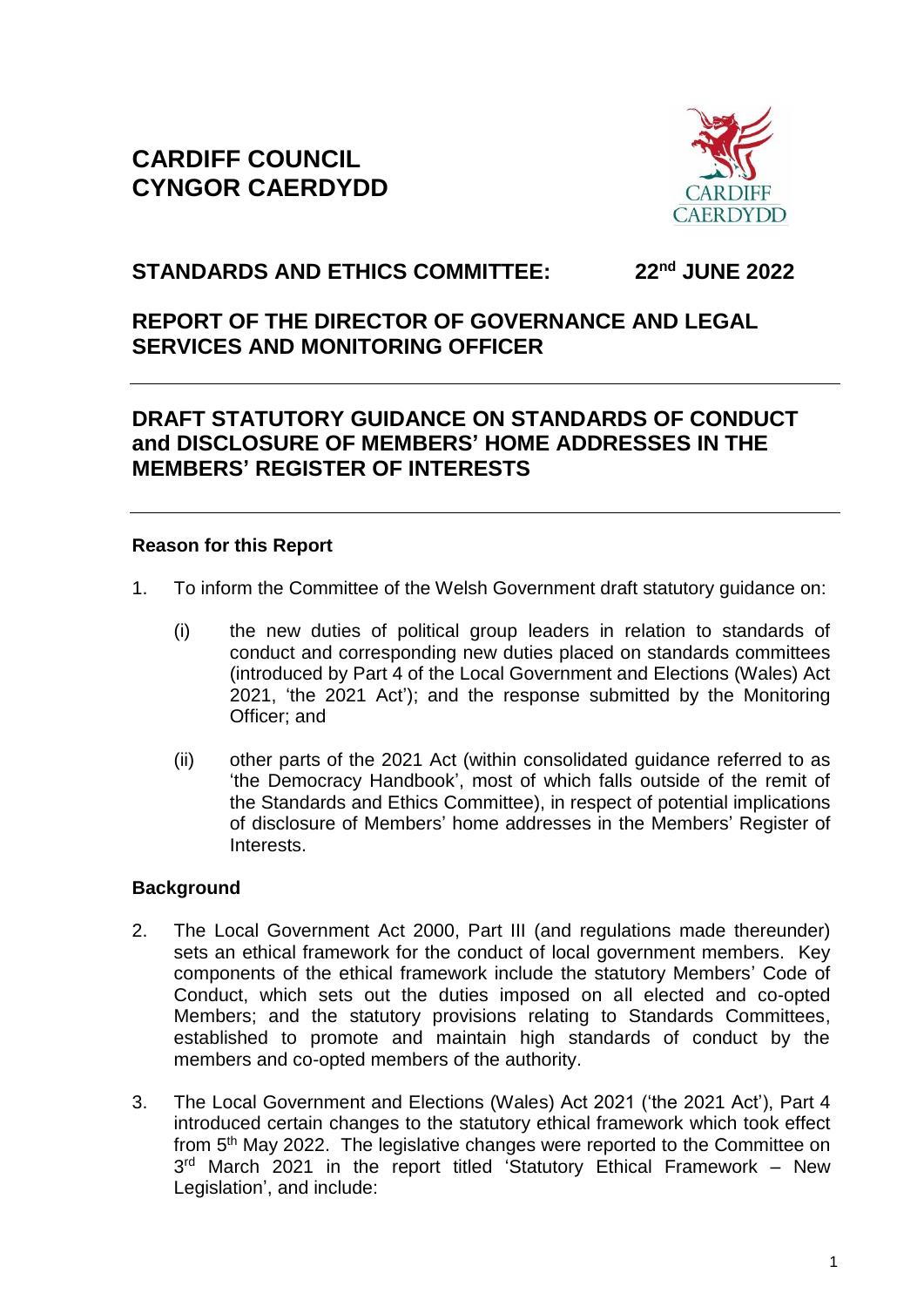- (a) New duties for leaders of political groups to take reasonable steps to promote and maintain high standards of conduct by members of their group, and to co-operate with the standards committee in the discharge of its functions; and
- (b) New duties for standards committees to monitor the compliance of political group leaders with their new duties; and for advising and training (or arranging training) of political group leaders in relation to those duties (referred to in paragraph (a) above); and to submit an annual report to full Council.
- 4. In complying with the new duties, political group leaders and standards committees must have regard to any guidance issued by the Welsh Ministers.

#### **Issues**

- 5. On 21st February 2022, the Welsh Government issued a consultation on draft statutory guidance on the new standards of conduct duties set out in the 2021 Act and invited responses by 16th May 2022: [Consultation on the Local](https://gov.wales/consultation-local-government-and-elections-wales-act-2021-standards-conduct-statutory-guidance)  [Government and Elections \(Wales\) Act 2021: standards of conduct statutory guidance](https://gov.wales/consultation-local-government-and-elections-wales-act-2021-standards-conduct-statutory-guidance)  [\[HTML\] | GOV.WALES](https://gov.wales/consultation-local-government-and-elections-wales-act-2021-standards-conduct-statutory-guidance)
- 6. The draft statutory guidance states that the purpose of the new provisions is 'to ensure leaders of political groups in principal councils, supported by standards committees, promote and maintain high standards of conduct by the members of their group'; and notes that they 'support the Welsh Government's wider commitment to equality and diversity in public life', within the context of other initiatives seeking to ensure councils 'demonstrate an open and welcoming culture to all' and promoting 'civil, constructive and respectful political discourse'.
- 7. It makes clear that 'The duty does not make leaders of a political group accountable for the behaviour of their members as conduct must be a matter of individual responsibility. However, they do have a role in taking reasonable steps in maintaining standards, setting an example, using their influence to promote a positive culture, being proactive in promoting high standards of conduct in their group and addressing issues as soon as they arise.' The draft guidance goes on to list a number of reasonable steps the group leader *may* undertake and warns that 'A leader of a political group who fails to comply with the new duty in a meaningful way, may potentially be regarded as bringing their office into disrepute, and likely to be in breach of the Code (see the Ombudsman's Guidance).'
- 8. The Committee may wish to note that the Ombudsman's Guidance on the Code of Conduct includes the following in this regard:

'2.32 When considering whether a member's conduct is indicative of bringing their office or their authority into disrepute, I will consider their actions from the viewpoint of a reasonable member of the public. It is likely that the actions of those members in more senior positions, such as the Leader, an Executive Member of Committee Chair, will attract higher public expectations and greater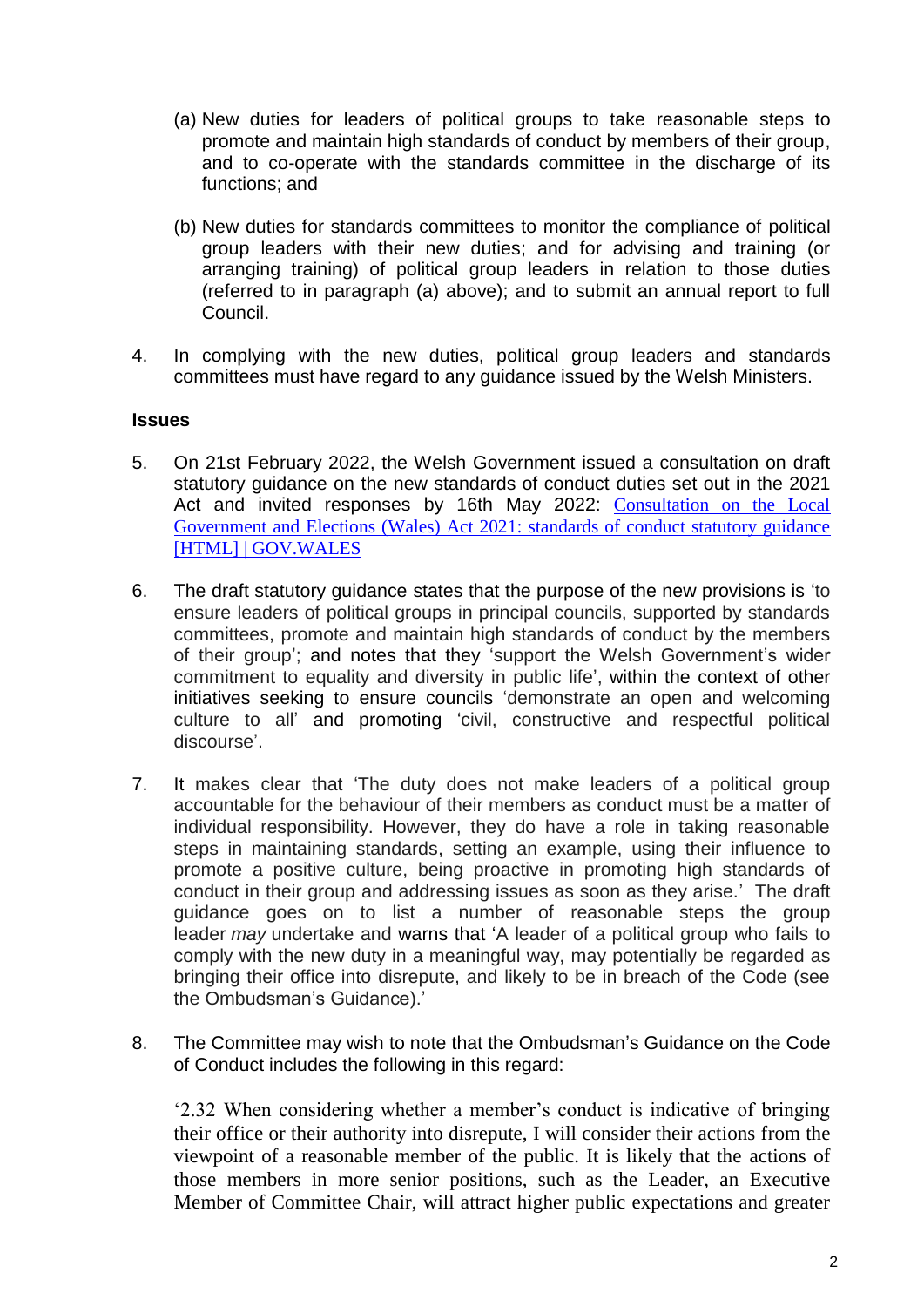scrutiny than ordinary members. It is more likely, therefore, that inappropriate behaviour by such members will damage public confidence and be seen as bringing both their office and their authority into disrepute. This does not mean that inappropriate behaviour by ordinary members can never bring their authority into disrepute.'

- 9. In relation to the duty for political group leaders to co-operate with the standards committee, the new draft guidance issued by the Welsh Government says that 'Leaders of a political group should build good relations, and work constructively with the monitoring officer, seeking advice from them and the standards committee on matters of behaviour and conduct when required, both promoting positive behaviours and addressing inappropriate ones. Group leaders should also report compliance with their duty to the standards committee. This can take the form of a short letter or report at a frequency agreed by the political group leaders in the council and its standards committee. Group leaders should also report any serious concerns about members' behaviour which have not been remedied by informal actions, in line with the requirement in the Code for councillors to report breaches.'
- 10. The draft guidance on the standards committee's new duty to monitor group leaders' compliance with their duties correspondingly says that 'a council's political group leaders and its standards committee should agree on the form and frequency of a report from each group leader to the standards committee. The standards committee should then consider each report and provide feedback to the group leaders.' A draft proforma for the group leaders' report to the standards committee is attached for the Committee's consideration as **Appendix A** to this report. In terms of the frequency of the report, the Committee may consider it appropriate to suggest an annual report be submitted prior to the Committee's annual meeting with the group leaders.
- 11. With regard to providing training for group leaders on their new duties, Members will note that the draft guidance says 'At the start of each administration this should take place within six months of the election and be reviewed at least annually.' Within the Member Induction Programme 2022, the Monitoring Officer has included an overview of group leaders' new duties as part of the Code of Conduct training sessions, and further specific training sessions will be arranged in due course. The annual meeting with group leaders may be an appropriate time to review and discuss training needs. The Committee will note that the next meeting with group leaders and whips is currently scheduled for Autumn 2022.
- 12. The Committee will note that the draft guidance includes prescribed contents for the Committee's annual report to full Council, which largely reflects the contents of the reports the Committee has been submitting to Cardiff Council for over the last fifteen years, with the addition of the Committee's assessment of compliance with the new duties under the 2021 Act, as set out in this report. The new legal requirements will be reflected in the Committee's next annual report, scheduled for consideration in the Autumn.
- 13. The Monitoring Officer's view is that, overall, the draft statutory guidance is helpful for understanding the scope of the new duties and how to fulfil them.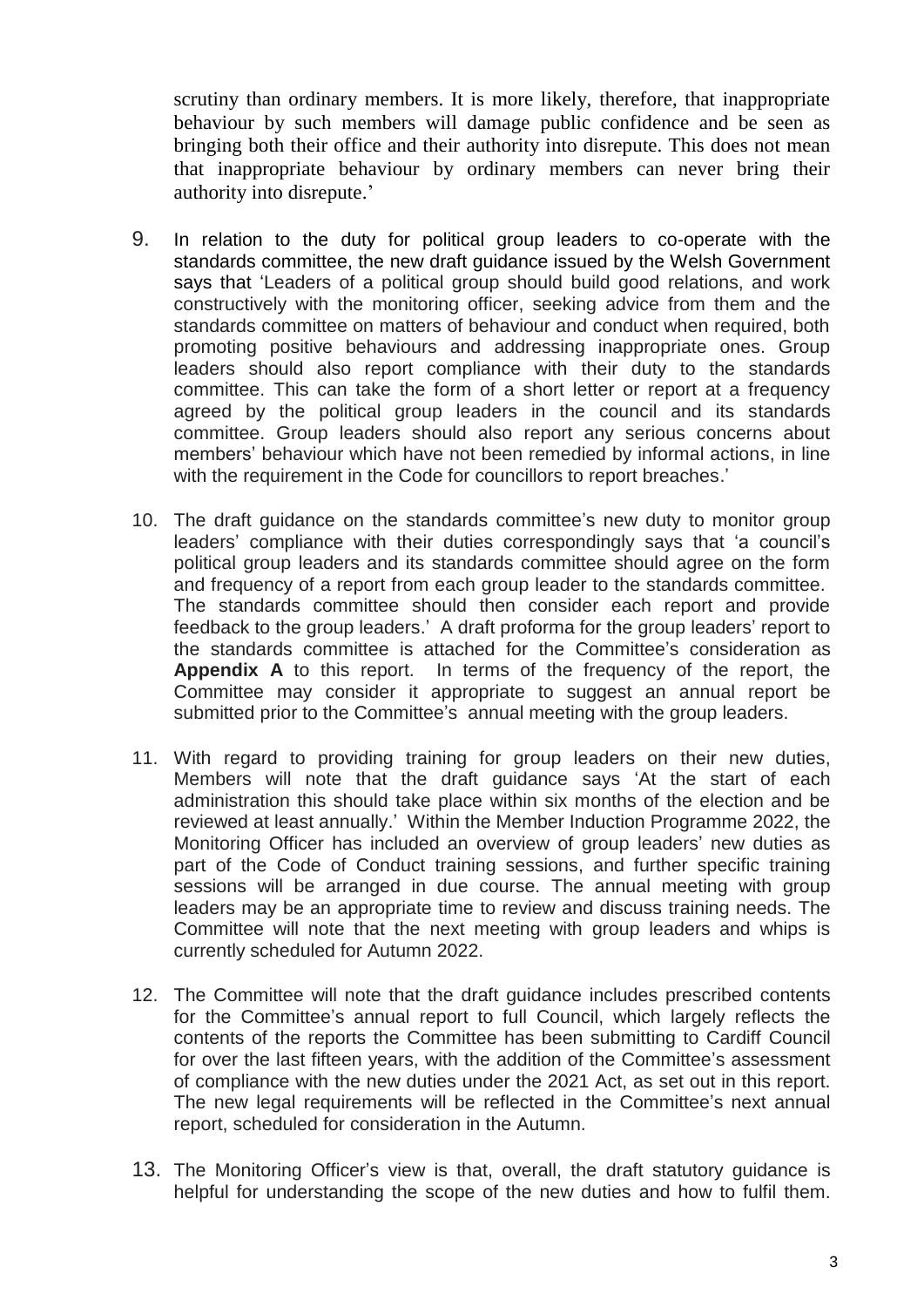As the Welsh Government's deadline for consultation responses on the draft statutory guidance was 16<sup>th</sup> May 2022, the Monitoring Officer has submitted a response on behalf of Cardiff Council, which is attached as **Appendix B**, for information. The Committee is invited to endorse the response and provide any other comments, as appropriate.

#### Other Draft Statutory Guidance (Democracy Handbook)

- 14. To support other parts of the 2021 Act provisions, aimed at promoting diversity, involvement and participation in Councils, the Welsh Government has also issued for consultation a consolidated set of draft statutory guidance (being referred to as part of 'the Democracy Handbook'): [Local Government Guidance](https://gov.wales/sites/default/files/consultations/2022-03/consultation-document-wg44742.pdf)  [for Principle Council Consultation document -](https://gov.wales/sites/default/files/consultations/2022-03/consultation-document-wg44742.pdf) (Final version) This includes guidance on Members' support, training and development; participation strategies and petition schemes; and political governance. The deadline for this consultation is 22nd July 2022.
- 15. Whilst most of this guidance falls outside the remit of the Standards and Ethics Committee, Chapter 2, 'Training, Development and Support for Elected Members' does refer to the potential well-being and safety implications of publishing Members' home addresses in the Members' Register of Interests. The relevant parts of the draft guidance are as follows:

'2.30 Councils should take every opportunity to support the well-being and personal safety of councillors and their families and should note carefully legislation which requires councils to provide councillors with an office contact address, both electronic and postal, (section 43 of the 2021 Act) to ensure members' privacy and that of their families is preserved and protected. This is critical to member's well-being and encouraging and supporting a diversity of membership which reflects the diversity in the council's area.

2.31 The Welsh Government considers the protection of members addresses should be a priority for councils to support their members' well-being and promote diversity of membership. Therefore, the Local Authorities (Amendments Relating to Publication of Information) (Wales) Regulations 2022 amend sections 100G (4) of the Local Government Act 1972 and the Regulation 12 (1) of the Local Authorities (Executive Arrangements) (Decisions, Documents and Meetings) (Wales) Regulations 2001 to remove the requirement to make the register of members addresses and the register of members of the executive addresses available for public inspection.

2.32 It is, of course, important that the public are aware of the interests members may have or hold, in particular where those interests could influence the decisions they may be involved in making in their role or roles on the council. Therefore, Part 4, paragraph 15 of the Model Code of Conduct requires members to register personal interests in the authority's register of members interests falling within a category mentioned in paragraph 10(2)(a), by providing written notification to the members' authority's monitoring officer. This includes any land and property in the authority's area in which members have a beneficial interest (or a licence to occupy for more than 28 days).

2.33 The Welsh Government is therefore mindful of the need to protect members' safety and welfare, whilst ensuring all relevant interests are captured and openness and transparency is maintained. However, it is the view of the Welsh Government that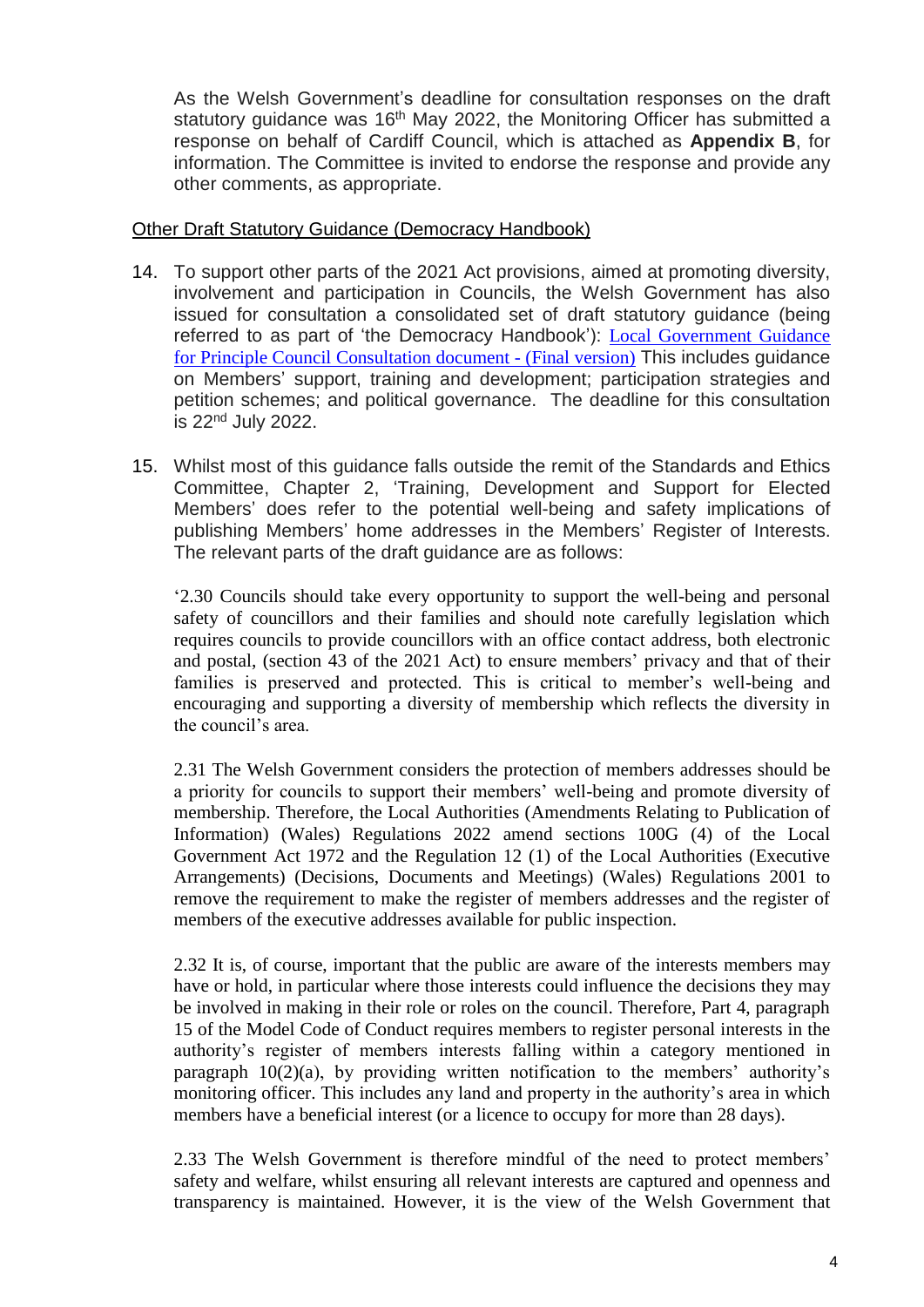while members have an obligation to declare interests and not to participate in or influence council business, there is no requirement for members to include their full primary address (or any other address) when registering beneficial interests in land in the authority's area. It would be sufficient for members to state that they own a property in the authority's area (for example identifying the road or ward), in order to discharge their duties under paragraph 15 of the Code.

2.34 In addition, councils are reminded, under paragraph 16 of the Model Code, members, with their agreement, need not include information relating to any of the members' personal interests that is deemed sensitive information. In the code, "sensitive information" means the availability of the information for inspection by the public creates, or is likely to create, a serious risk that the member or a person who lives with the member may be subjected to violence or intimidation.'

16. The consultation on the draft guidance, Question 6, asks:

'Do you have any comments on the view of the Welsh Government that whilst members must register their home as a beneficial interest under the Code of Conduct, there is no statutory requirement for the register of members' interests to be published including the home addresses of members?

- 17. In considering this matter, the Committee will note that the Code of Conduct requires Members to register a description of 'any land and property in the authority's area in which you have a beneficial interest (or a licence to occupy for more than 28 days)'.
- 18. The power to issue guidance in relation to Code of Conduct duties rests with the Public Services Ombudsman for Wales (under s.68 of the Local Government Act 2000). The Ombudsman's Guidance on the Code of Conduct (paragraph 4.5) states that:

'When you are completing your Register of Interests your Monitoring Officer will be able to assist you on how best to describe your interests. The description must be clear enough to maintain openness and public confidence in any business of the Council you may influence or decisions you take on behalf of the Council, whilst also protecting your personal information and safety. For example, when describing property which you own or rent which you live in, the description may include the street name or postcode in which your property is situated (as opposed to your full address).'

- 19. The explanatory notes provided for Cardiff Councillors on the Members' Register of Interests refers to the guidance provided by the Ombudsman, making clear that full home addresses do not need to be provided, and that a street name or postcode will suffice.
- 20. In considering the Welsh Government's consultation Question 6 (set out in paragraph 15 above), the Committee may wish to note the following points:
	- (a) The WG draft guidance (paragraph 2.33) indicates that identifying the *ward* in which property is located may be sufficient to discharge a Member's duties under the Code of Conduct; whereas the Ombudsman's guidance refers to the *street name* or *postcode.* The Monitoring Officer's view is that the ward may be too large an area to sufficiently identify a Member's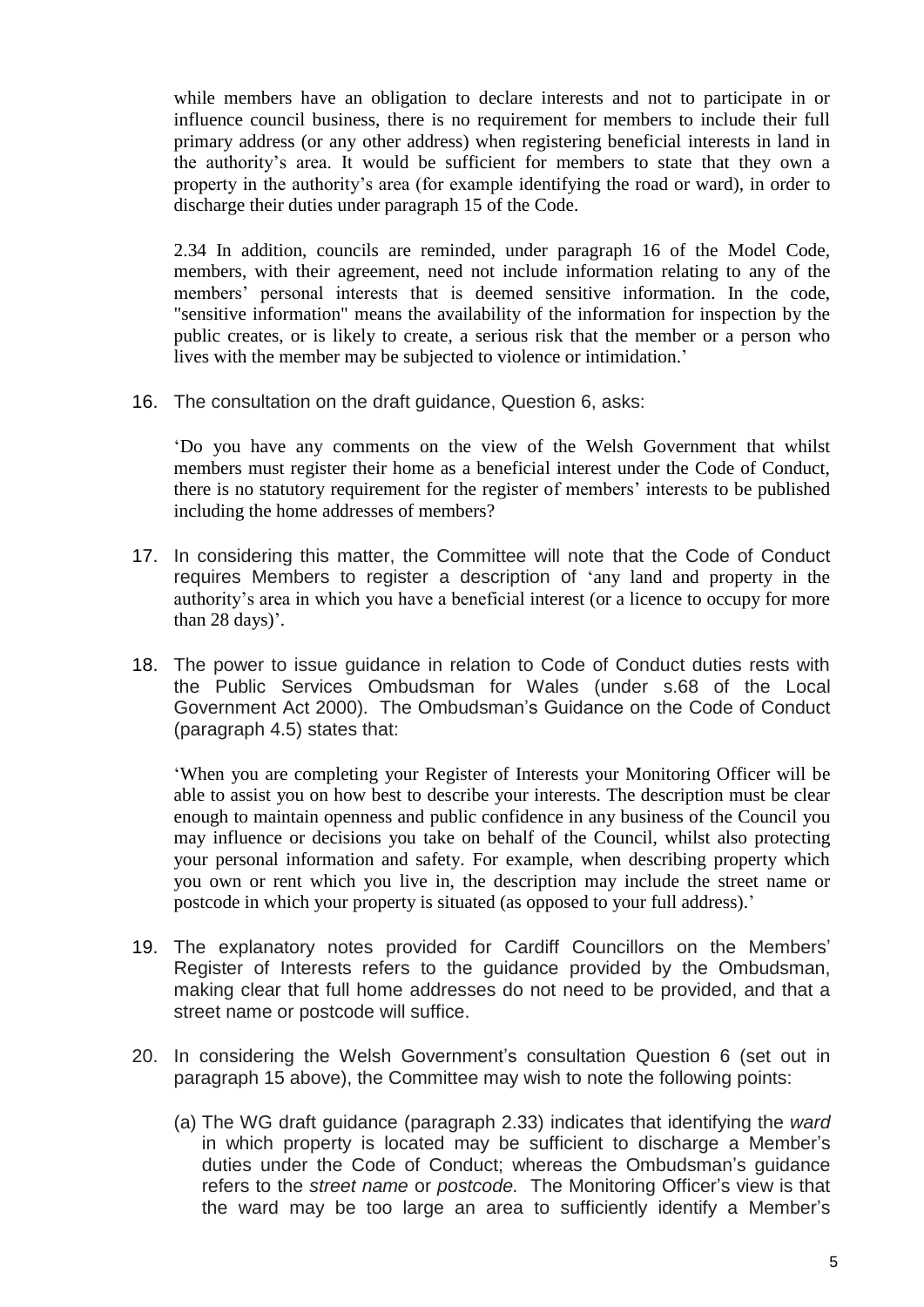property interest, however members are understandably cautious about disclosing their street name and address because of incidents of violence and harassment against those in public life, such as the murders of Jo Cox MP and David Amess MP, and less severe incidents which have occurred locally and which are distressing to the targeted elected member and members of their family. As it is the individual member's decision about what to include in their register of interests (the Monitoring Officer offers advice) she refers members to the ombudsman's guidance on this, and allows them to complete their register of interests as they see fit, which may be just stating the relevant ward. It is worth noting that where a member can show that the availability of this information for inspection by the public creates, or is likely to create, a serious risk that they or a person who lives with them may be subjected to violence or intimidation, and the Monitoring Officer agrees with that, we do not have to include any information about a member's home address on the register. The Monitoring Officer has taken the view that in order to balance the public interest in openness and accountability with understandable security concerns, for a member to show that there is or is likely to be a serious risk of violence or intimidation, justifying no information being included on the register, as opposed to the ward area they live in, there should be evidence of security concerns.

- (b) There is separate legislation requiring a register of Members' addresses (referred to in paragraph 2.31 of the WG draft statutory guidance), which has been amended to provide that Members' full addresses must be included in the register kept by the Council, but do not have to be included in the published register. The legislative requirements governing the Members' Register of Interests have not been similarly amended, so whatever information is entered on the Register is required to be published. Members will note that the Ombudsman's guidance indicates that full home addresses do not need to be included in the Register of Interests, and no distinction is made between the Register held by the Council and the published Register.
- (c) The Members' Code of Conduct requires Members to register all property interests in Cardiff, including home address/es, business addresses and rental property. The Ombudsman's guidance indicates that 'The description must be clear enough to maintain openness and public confidence in any business of the Council you may influence or decisions you take on behalf of the Council, whilst also protecting your personal information and safety.' Whilst the example given refers to a Member's residence, it is understood that this is not restrictive, and the same safety considerations may apply to a Member's business address/es.
- 21. The Committee may wish to prepare a response to consultation question 6, to reflect the Committee's views on the above, and to submit it in response to the consultation.

#### **Legal Implications**

22. Relevant legal provisions are set out in the body of the report.